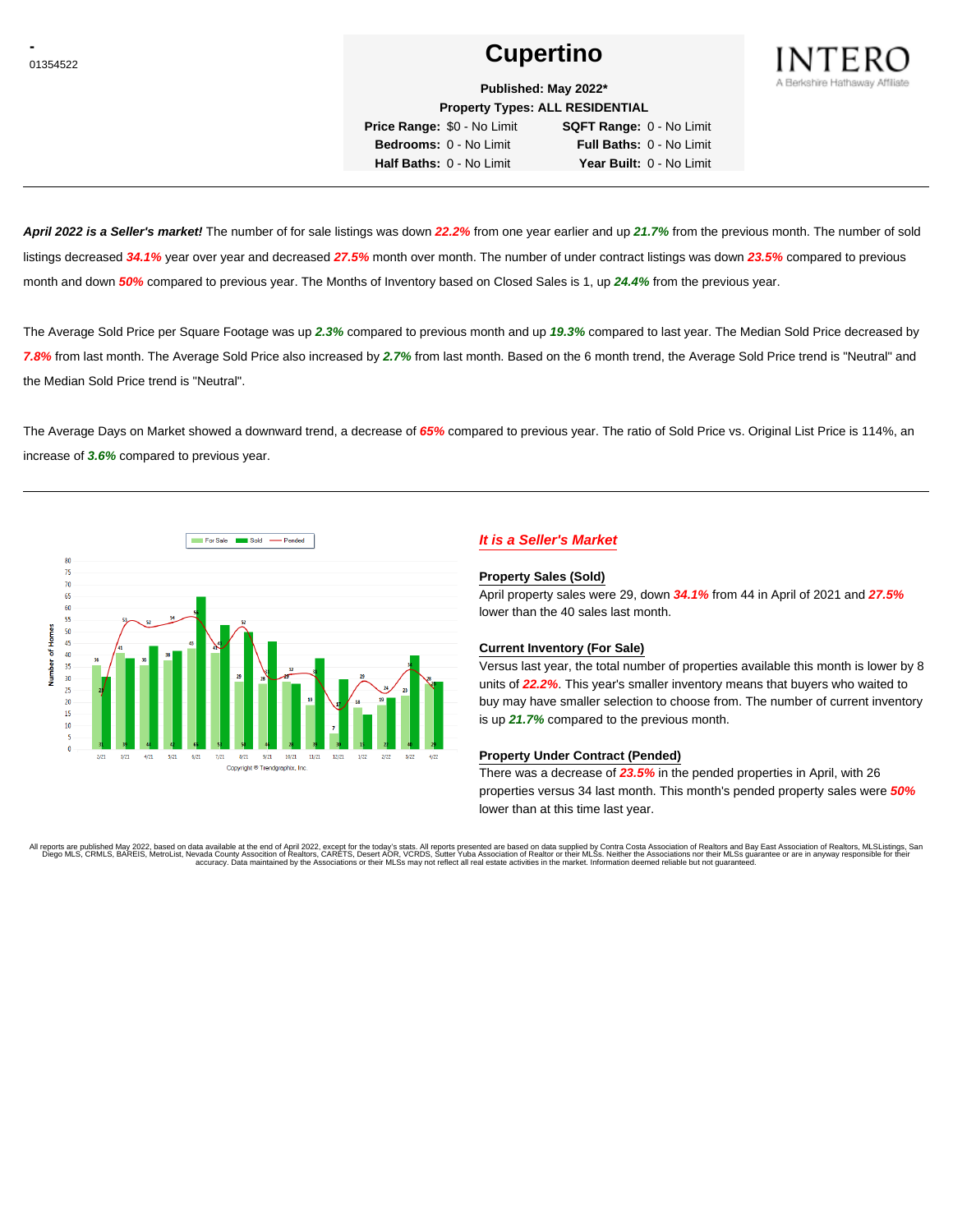# **Cupertino Cupertino**



**Published: May 2022\***

**Property Types: ALL RESIDENTIAL**

**Price Range:** \$0 - No Limit **SQFT Range:** 0 - No Limit

**Bedrooms:** 0 - No Limit **Full Baths:** 0 - No Limit **Half Baths:** 0 - No Limit **Year Built:** 0 - No Limit

#### **The Average Sold Price per Square Footage is Appreciating\***

The Average Sold Price per Square Footage is a great indicator for the direction of property values. Since Median Sold Price and Average Sold Price can be impacted by the 'mix' of high or low end properties in the market, the Average Sold Price per Square Footage is a more normalized indicator on the direction of property values. The April 2022 Average Sold Price per Square Footage of \$1442 was up **2.3%** from \$1410 last month and up **19.3%** from \$1209 in April of last year.

\* Based on 6 month trend – Appreciating/Depreciating/Neutral





#### **The Days on Market Shows Downward Trend\***

The average Days on Market (DOM) shows how many days the average property is on the market before it sells. An upward trend in DOM trends to indicate a move towards more of a Buyer's market, a downward trend indicates a move towards more of a Seller's market. The DOM for April 2022 was 7, down **53.3%** from 15 days last month and down **65%** from 20 days in April of last year.

#### **The Sold/Original List Price Ratio Remains Steady\*\***

The Sold Price vs. Original List Price reveals the average amount that sellers are agreeing to come down from their original list price. The lower the ratio is below 100% the more of a Buyer's market exists, a ratio at or above 100% indicates more of a Seller's market. This month Sold Price vs. Original List Price of 114% is down **4.2%** % from last month and up from **3.6%** % in April of last year.

\* Based on 6 month trend – Upward/Downward/Neutral

\*\* Based on 6 month trend - Rising/Falling/Remains Steady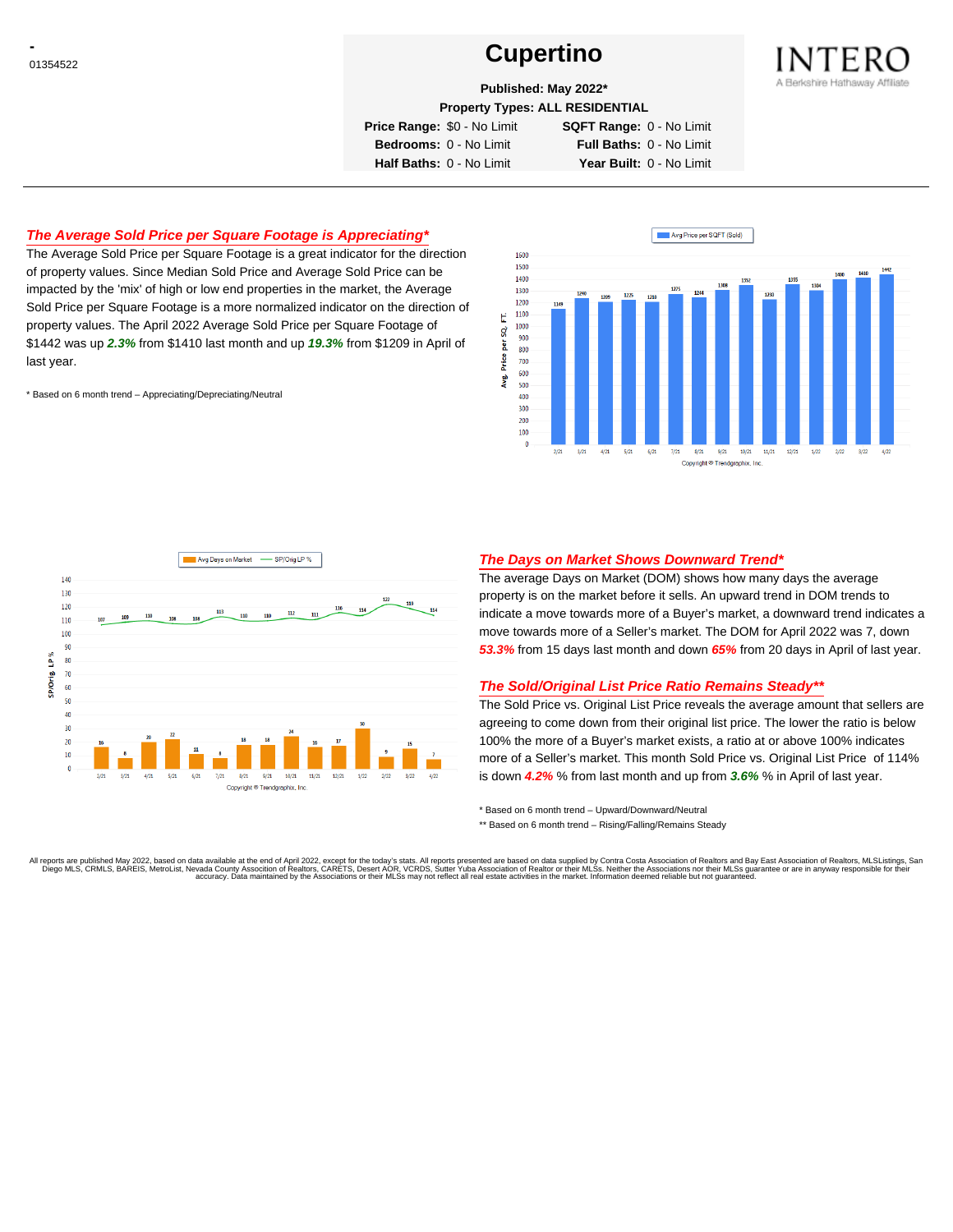# **Cupertino Cupertino**



## **Published: May 2022\***

**Property Types: ALL RESIDENTIAL**

**Price Range:** \$0 - No Limit **SQFT Range:** 0 - No Limit

**Bedrooms:** 0 - No Limit **Full Baths:** 0 - No Limit **Half Baths:** 0 - No Limit **Year Built:** 0 - No Limit

#### **The Average For Sale Price is Neutral\***

The Average For Sale Price in April was \$2,733,000, up **23.3%** from \$2,216,000 in April of 2021 and down **0.6%** from \$2,749,000 last month.

#### **The Average Sold Price is Neutral\***

The Average Sold Price in April was \$2,559,000, up **11%** from \$2,306,000 in April of 2021 and up **2.7%** from \$2,492,000 last month.

#### **The Median Sold Price is Neutral\***

The Median Sold Price in April was \$2,350,000, down **2.9%** from \$2,421,000 in April of 2021 and down **7.8%** from \$2,549,000 last month.

\* Based on 6 month trend – Appreciating/Depreciating/Neutral





## **It is a Seller's Market\***

A comparatively lower Months of Inventory is more beneficial for sellers while a higher months of inventory is better for buyers.

\*Buyer's market: more than 6 months of inventory Seller's market: less than 3 months of inventory Neutral market: 3 – 6 months of inventory

#### **Months of Inventory based on Closed Sales**

The April 2022 Months of Inventory based on Closed Sales of 1 was increased by **24.4%** compared to last year and up **69.6%** compared to last month. April 2022 is Seller's market.

#### **Months of Inventory based on Pended Sales**

The April 2022 Months of Inventory based on Pended Sales of 1.1 was increased by **57.8%** compared to last year and up **59.1%** compared to last month. April 2022 is Seller's market.